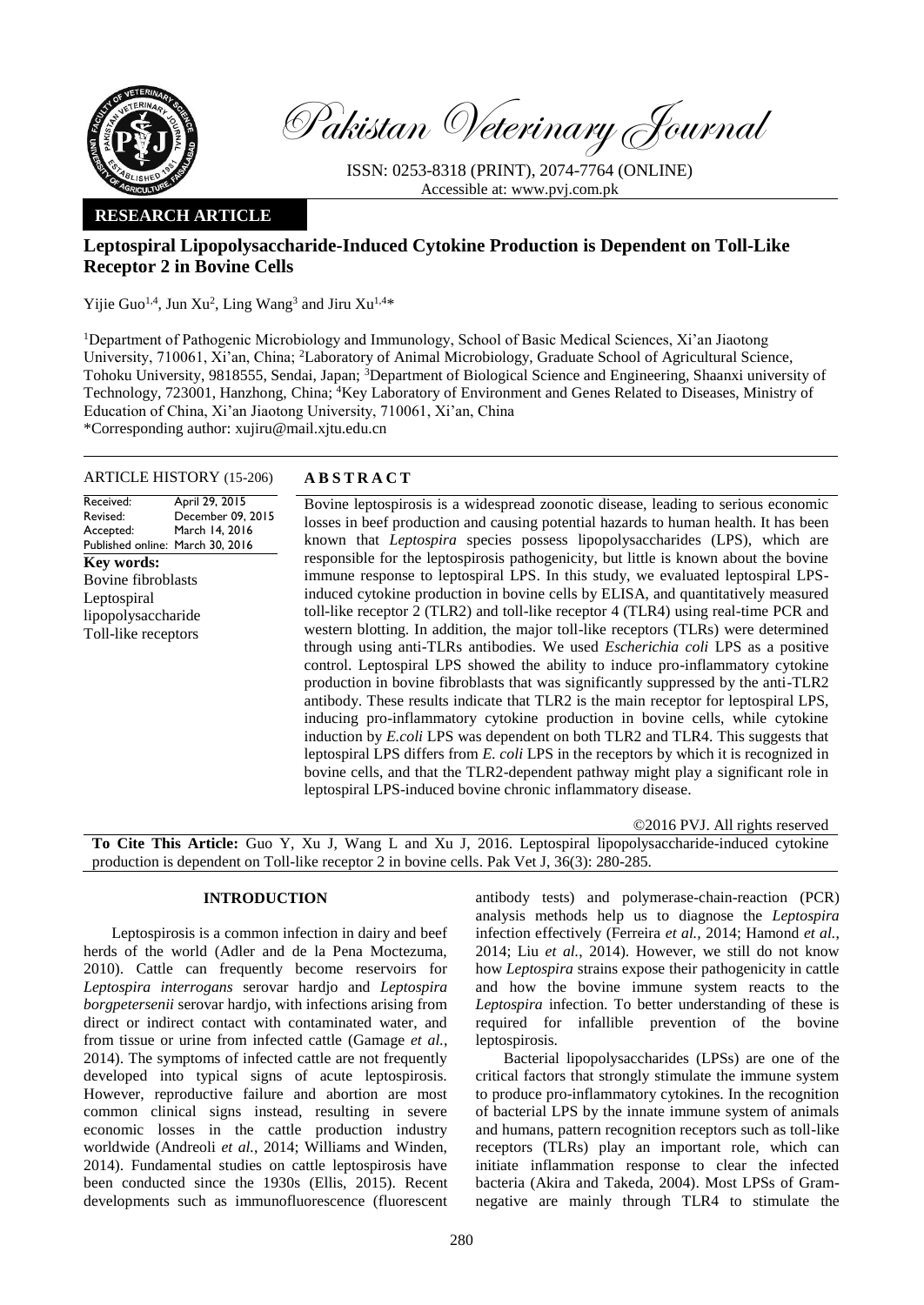It has already showed that leptospiral LPS is one of the major outer membrane components in *Leptospira*, which can affect the virulence of pathogenic *Leptospira* (Murray *et al.*, 2010). In human cells, leptospiral LPS can be recognized by TLR2, while it is recognized by TLR2 and TLR4 in murine cells, causing species-specific immune responses and host sensitivity (Werts *et al.*, 2001). It still unknown how the bovine TLRs are involved in recognition of leptospiral LPS. In this study, we employed bovine cells to investigate the innate immune responses to leptospiral LPS by quantitatively measuring TLRs (TLR2 and TLR4), and pro-inflammatory cytokines expression.

## **MATERIALS AND METHODS**

**Preparation of leptospiral lipopolysaccharide:** *L. interrogans* serovar hardjo was cultured in Ellinghausen-McCullough-Johnson-Harris liquid medium (BD Difco, NY, USA) with adding 10% normal rabbit serum (Gibco, NY, USA) at 28ºC for 7 days. The leptospiral LPS was extracted by the method of Isogai *et al.* (1989). *E. coli*  serotype O111:B4 LPS (*E.coli* LPS; Sigma-Aldrich, St. Louis, MO, USA) was used as a positive control.

**Cell culture and LPS stimulation:** The bovine cell line was kindly given from Prof Fukuda (Donai *et al.* 2014). Cells were cultured in DMEM culture medium (Nacalaitesque Inc., Kyoto, Japan) including 10% fetal bovine serum (Biowest SAS, Nuaillé, France), 1% antibiotic and antimycotic solution (Nacalai-tesque). The cells  $(1\times10^6$ cells/well) were suspended in a 6 well plates and cultured overnight at  $37^{\circ}$ C with 5% CO<sub>2</sub>. Then the culture medium was changed into an antibiotic-free medium for 2 h before LPS stimulation. The unstimulated well was used as a control in the experiment.

**RNA extraction, cDNA preparation and real time polymerase chain reaction:** Total RNA was isolated from the bovine cells according to the protocol of NucleoSpin RNA II kit (Takara Bio Inc., Shiga, Japan). The total RNA was reverse transcript into cDNA using PrimeScript RT reagent kit (Takara Bio, Japan). One µg of cDNA was used to real-time polymerase chain reaction (qRT-PCR) performed on a Thermal Cycler Dice Realtime PCR System II (Takara Bio, Japan). SYBR Premix ExTaq II and primers in Table 1 was used in this study. The amplification condition of qRT-PCR was performed as follows: 3 min at 95ºC, 40 cycles of 95ºC for 15 sec and 60ºC for 1 min. Final results were exported in the relative expression level.

**Western blotting analysis:** Total proteins were obtained from bovine cells by lysine solution (50 mM Tris-HCl, 0.15 M NaCl, 1% Triton X-100, 2.5 mg/mL sodium deoxycholate, and a protease inhibitor cock-tail from Nacalai-tesque). The total protein concentrations were calibrated by a DC Protein assay reagent (Bio-Rad Laboratories, Hercules, CA, USA). Then 10 μg proteins was subjected to SDS-PAGE (ATTO Corporation, Tokyo, Japan) and blotted onto polyvinylidene fluoride membrane (Millipore Corporation, MA, USA) as described previously (Fukuda *et al.*, 2000). Proteins were detected using ECL chemilluminescence Western blot system for immunostaining. The expression of α-tubulin (Santa Cruz Biotechnology Inc., Santa Cruz, CA, USA) was used as a loading control.

**Enzyme-linked immunosorbent assay:** The cytokine (TNF- $\alpha$  and IL-6) secretion of bovine cells were measured by following the introduction of bovine enzyme-linked immunosorbent assay Kits (ELISA; R&D Systems Inc., Minneapolis, MN, USA). The optical density values were observed at 450 nm wavelengths in an ELISA plate reader. The concentrations of samples were calculated by known standards in Microsoft Excel. Each sample was measured twice to ensure the reproducibility of the experiment.

**Blocking tests using anti-TLRs antibodies:** To determine the roles of TLR2 or TLR4 in LPS-induced cytokine production, the bovine cells were pretreated with 2 µg/mL anti-TLR2 or anti-TLR4 antibody (BioLegend Inc., San Diego, CA, USA) for 1 h before 10 µg/mL leptospiral LPS or *E. coli* LPS stimulation. After stimulation with LPS for 6 h, cell supernatants were collected and analyzed by ELISA. Supernatants from cells incubated with LPS, but without anti-TLRs were used as positive, and cells that had not been incubated with LPS or anti-TLRs were used as negative controls. All the experiments were done in triplicate.

**Statistical analysis:** Three independent experiments were performed in each assay. The mathematical results were displayed as mean±SD and evaluated by Dunnett's test. The values of  $P<0.05$  (\*) and  $P<0.01$  (\*\*) were considered as statistically significant.

## **RESULTS**

**Effect of LPS on cytokine production in bovine cells:** We determined the ability of leptospiral LPS to increase the production of pro-inflammatory cytokines in bovine cells; then compared the different cytokine inducing abilities between leptospiral LPS and *E. coli* LPS. Bovine cells secreted low levels of IL-6 and TNF-α without LPS stimulation. When cells was stimulated for 6 h with 1 µg/mL leptospiral LPS, levels of IL-6 and TNF-α were markedly increased. In addition, IL-6 and TNF-α were significantly upregulated in a dose-dependent manner with increasing doses of leptospiral LPS (Fig.1A and 1B). Although levels of cytokines were slightly decreased at a 12 h and 24 h time point after 6 h stimulation, the cytokine expressions in stimulated cells was still higher than that in the unstimulated ones (Fig.1C and 1D). *E. coli* LPS was used as a positive control, and was found to induce cytokine up-regulation at concentrations over 10 µg/mL at each time point. Leptospiral LPS showed lower stimulation activity than *E. coli* LPS after 12 h incubation, but the maximum cytokine concentrations induced by leptospiral LPS were similar to those induced by *E. coli* LPS.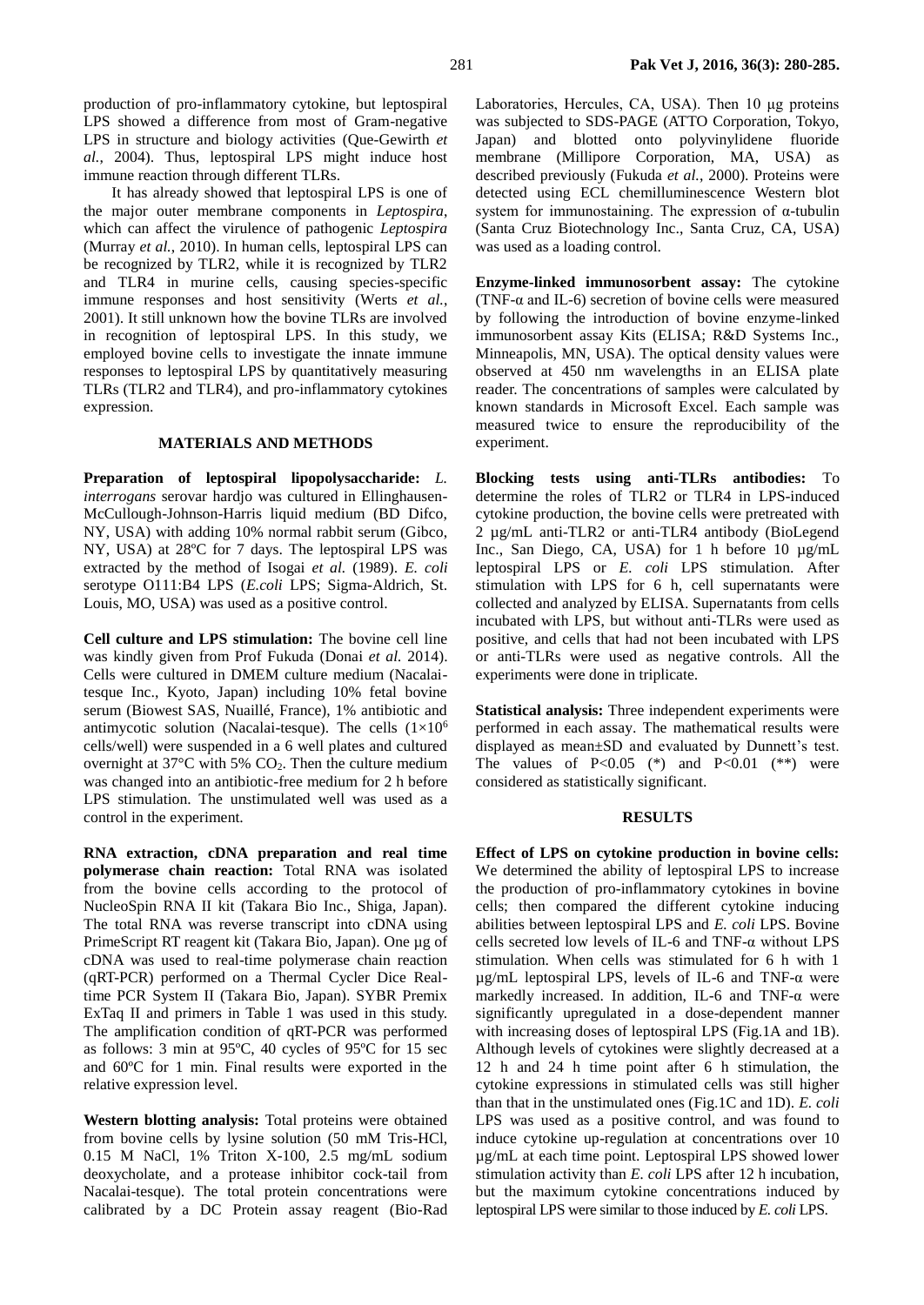

**Fig. 1:** Quantitative measurement of IL-6 and TNF-α protein secretion in bovine cells. (A) (B) Cells (1 × 10<sup>6</sup> cells/well) were isolated after a 6 h incubation with LPS at concentrations of 0, 1, 10 and 100 µg/mL. (C) (D) Cells were collected after a 6, 12 or 24 h incubation in the presence or absence of 10 µg/mL LPS (L-LPS and E-LPS represent leptospiral LPS and *Escherichia coli* LPS, respectively). Asterisks indicate significant differences (\*P<0.05; \*\*P<0.01).







Fig. 2: Quantitative measurement of TLR2 and TLR4 mRNAs expression in bovine cells. (A) (B) Cells (1 × 10<sup>6</sup> cells/well) were isolated after a 6 h incubation with LPS at concentrations of 0, 1, 10 and 100 µg/mL. (C) (D) Cells were collected after a 6, 12 or 24 h incubation in the presence or absence of 10 µg/mL LPS. Asterisks indicate significant differences (\*P<0.05; \*\*P<0.01).

**Table 1:** Primer sequences used in this study

| Gene             | Forward                    | Reverse                      | Accession No. |
|------------------|----------------------------|------------------------------|---------------|
| TLR <sub>2</sub> | <b>TCTGCTACGACGCCTTCGT</b> | <b>GCTCCTGGACCATGAGGTTCT</b> | NM 174197.2   |
| TLR4             | AGCAGATGCAGAAACCAACC       | TGGTACATGGCGGCATTTAC         | NM 174198     |
| IL-6             | AGCGCATGGTCGACAAAATC       | <b>TCCTTGCTGCTTTCACACTC</b>  | NM 173923     |
| TNF- $\alpha$    | ACCCAGCCAACAGAAGC          | CCAGACGGGACACAGGA            | NM 173966     |
| ß-action         | TTTTTGGCGCTTGACTCAGG       | TTGGGAATGCTCGATCAAC          | AY141970.1    |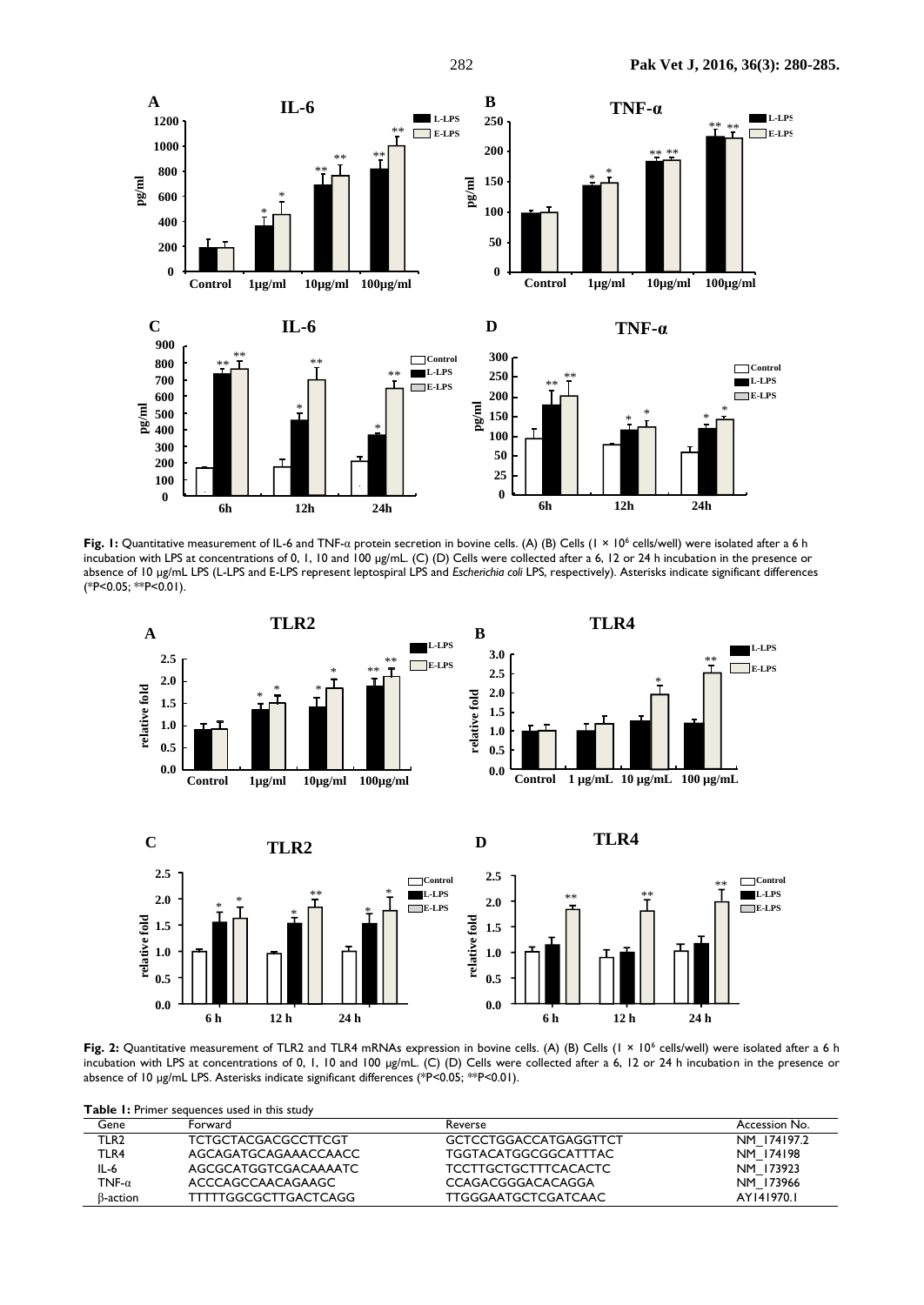

**Fig. 3:** Effect of LPS stimulation on TLR2 and TLR4 protein expression in bovine cells. Cells were stimulated with 10 µg/mL LPS for 6 h. Unstimulated cells were used as a control. Anti-α-tubulin polyclonal antibody was used to detect α-tubulin as an internal control.

**Effects of LPS on TLR2 and TLR4 mRNA expression in bovine cells:** To understand how the TLRs serve as the main mediators of bovine response to LPS, the bovine TLR2 and TLR4 mRNA expression levels were tested using real-time PCR. Figure 2A and 2B show that leptospiral LPS induces a significant dose-dependent increase in expression of TLR2 mRNA, but does not change expression of TLR4 mRNA at any concentration up to 100 µg/mL. Cell stimulated with *E. coli* LPS were used as a positive control, and showed a significant upregulation in TLR2 and TLR4 mRNA when the concentration of *E. coli* LPS was greater than 10 µg/mL. Therefore, we used 10 µg/mL leptospiral LPS and *E. coli* LPS to investigate the time-dependent response on TLR2 and TLR4 mRNA expression in bovine cells. Incubation of bovine cells with 10 µg/mL *E. coli* LPS for 6 to 24 h strongly induced expression of both TLR2 and TLR4, and their levels were increased in comparison to those in unstimulated cells (Fig. 2 C and D). When cells were treated with 10 µg/mL leptospiral LPS, TLR2 mRNA expression was increased monotonically, and the relative value of the level of TLR2 mRNA expression to that of unstimulated cells at each time point after start of the incubation was greater than  $1.5$  (P<0.05) (Fig. 2 C). However, there was no significant increase in the expression level of TLR4 mRNA in the cells stimulated by leptospiral LPS (Fig. 2 D).

**Estimation of expression level of the TLR2 and TLR4 protein in bovine cells:** Western blot analysis showed that expression of the TLR2 protein was significantly increased by leptospiral LPS and *E. coli* LPS stimulation (Fig. 3), while there was no significant difference in levels of TLR4 protein expression between leptospiral LPS stimulated and unstimulated cells (Fig. 3). *E. coli* LPS-treated bovine cells showed a marked up-regulation of TLR4 compared with unstimulated cells, which is consistent with increase in TLR4 mRNA transcription (Fig. 2).

**Functional role of TLR2 and TLR4:** We sought to elucidate the functional involvement of bovine TLR2 and TLR4 in LPS-induced cytokine production. The cells were incubated with  $2 \mu g/mL$  anti-TLR2/TLR4 polyclonal antibody before LPS stimulation. The anti-TLR2 antibody showed a significant inhibitory effect  $(P<0.05)$  on bovine

IL-6 and TNF- $\alpha$  production in leptospiral LPS stimulated cells, but anti-TLR4 antibody showed no significant effect on IL-6 and TNF-α production (Fig. 4A and 4C). However, both anti-TLR2 and anti-TLR4 antibodies significantly inhibited the bovine IL-6 and TNF- $\alpha$  release of from *E. coli* LPS stimulated cells, and anti-TLR4 antibody inhibition had greater effect.

## **DISCUSSION**

Most studies defining the mechanism of recognition and responses in bovine innate immune system were focused on Gram-positive and Gram-negative organisms, due to their importance as bovine pathogens (Rahman *et al.*, 2010). Nonetheless, spirochetes are one group of bacteria, which causes serious bovine disease (Klitgaard *et al.*, 2014). In this study, we studied one member of the spirochete family, *Leptospira*, which differs from all other invasive spirochetes by possessing outer membrane LPS (Murray *et al.*, 2010).

In this study, *E. coli* LPS was used as a positive control. It is recognized by TLR2 and TLR4 in bovine cells as shown in previous reports (Fu *et al.*, 2013; Ibeagha-Awemu *et al.*, 2008)). Bovine cells react to LPS of a pathogenic *Leptospira* strain causing significant upregulation of TLR2, whereas it has no effect on TLR4 expression. Production of cytokines (IL-6 and TNF- $\alpha$ ) was up-regulated by leptospiral LPS stimulation, and could be inhibited by anti-TLR2 antibody. These results indicate that the main response to leptospiral LPS is TLR2-dependent in bovine cells.

It is known that different pathogens can affect TLR-LPS interactions. For example, LPSs from some pathogenic bacterial species such as *Helicobacter pylori* (Smith *et al.*, 2011), *Porphyromonas gingivalis* (Taguchi *et al.*, 2015), and *Legionella pneumophila* (Fuse *et al.*, 2007) are recognized by TLR2 rather than TLR4 in humans, as is the case with *Leptospira*. Furthermore, these bacteria present atypical lipid A structure compared to those of enterobacterial species that are recognized by both TLR2 and TLR4. Leptospiral LPS showed a difference lipid A structure from *E. coli* LPS (Nahori *et al.*, 2005). Thus, variation in structural characteristics may lead to differences in recognition of the bacterial LPSs through TLRs in innate immune activity.

A previous report showed that variations in TLRs from different hosts could influence LPS recognition, leading to species-specific TLR-LPS responses (Werling *et al.*, 2009). For example, TLR4 activation by *E. coli* lipid A is a host species-independent, whereas the recognition of *Salmonella enterica* lipid A is host speciesdependent (Hajjar *et al.*, 2012; Kong *et al.*, 2012). It is already known that the involvement of TLRs in recognition of leptospiral LPS in human and porcine cells was different from that in murine cells: TLR2 and TLR4 can recognize to leptospiral LPS in murine cells, but only TLR2 play a role in human and porcine cells ( Werts *et al.*, 2001; Guo *et al.*, 2015). Different TLR expression patterns relate to differences susceptibility to *Leptospira*  infection between humans and mice. Our experiment results showed that the bovine response to leptospiral LPS stimulation would be similar to that of human and porcine cells. Lack of bovine TLR4 recognition of leptospiral LPS may cause the subclinical symptoms mentioned above.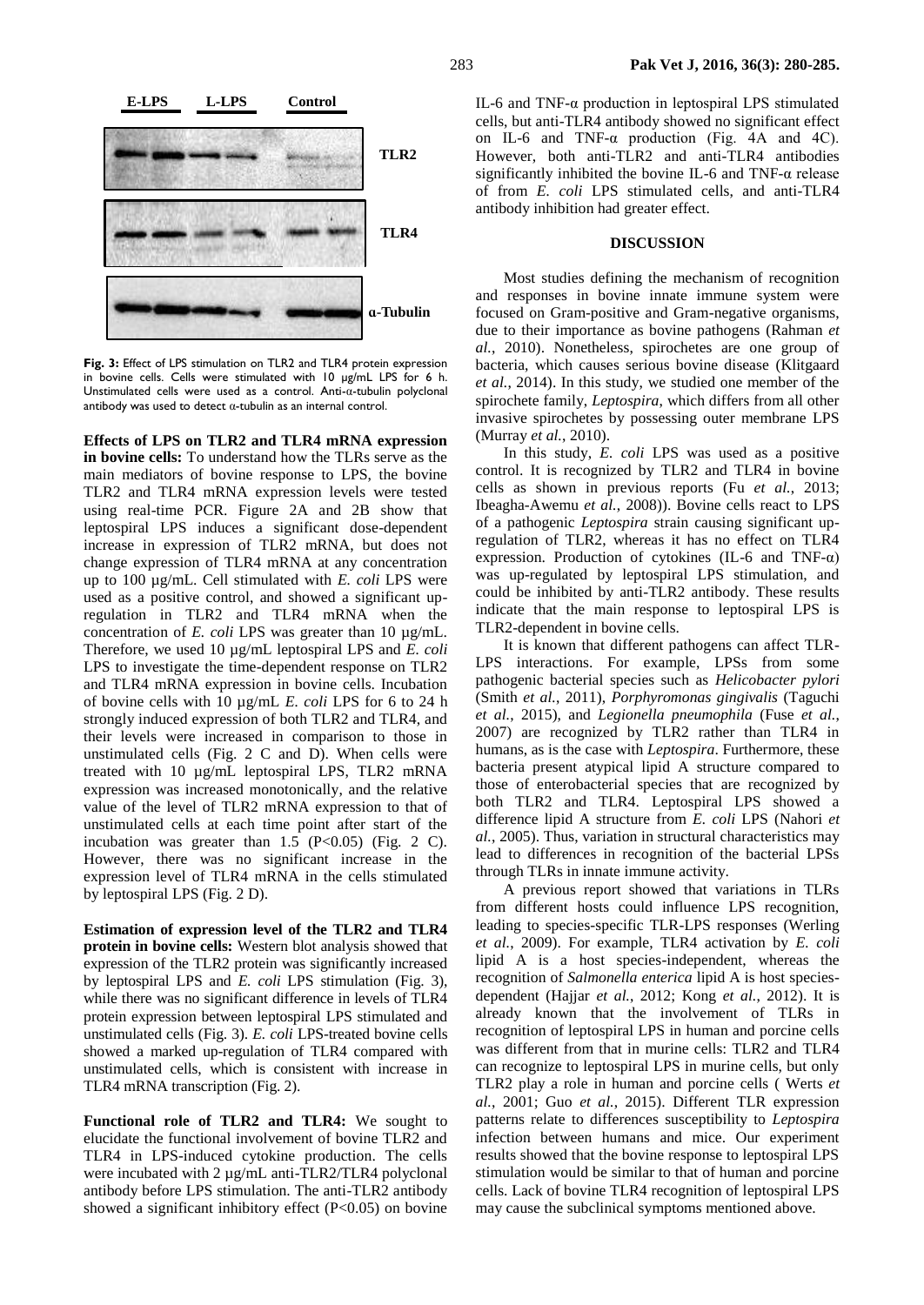

**Fig. 4:** Effects of anti-TLR antibodies on the production of IL-6 (A, B) and TNF-α (C, D) in bovine cells stimulated with LPS. Before the addition of leptospiral LPS (L-LPS) or *E. coli* LPS (E-LPS) (10 μg/mL), cells were pretreated for 1 h with anti-TLR2 and anti-TLR4 antibodies (2 μg/ml). Cell-free supernatants were collected at 6 h after 10 μg/mL LPS stimulation and assayed by ELISA. Asterisks indicate significant differences (\*P<0.05).

**Conclusions:** The present study shows that the bovine TLR2 is the main receptor in the recognition of leptospiral LPS, which is the cause of bovine chronic inflammatory disease, and has biological relevance to human TLR2 in *Leptospira* infection. Through evaluating bovine cellular models for host-*Leptospira* interaction, it indicates that large animal models can offer unique experimental opportunities for design for a human vaccine against *Leptospira*.

**Authors' contributions:** YG and JX conducted the experimental procedures. LW and JX performed the data analysis. All authors interpreted the data, critically revised the manuscript for intellectual content, and approved the final version.

**Acknowledgements:** This study was supported by the new teacher supporting plan of Xi'an Jiao Tong University (XJTU-HRT-002) and the China Postdoctoral Science Foundation (2015M582672).

#### **REFERENCES**

- Akira S and Takeda K, 2004. Toll-like receptor signalling. Nat Rev Immunol, 4: 499-511.
- Andreoli E, Radaelli E, Bertoletti I, Bianchi A, Scanziani E *et al*., 2014. *Leptospira spp*. infection in wild ruminants: a survey in Central Italian Alps. Vet Ital 50: 285-291.
- Donai K, Kiyono T, Eitsuka T, Guo Y, Kuroda K *et al*., 2014. Bovine and porcine fibroblasts can be immortalized with intact karyotype by the expression of mutant cyclin dependent kinase 4, cyclin D, and telomerase. | Biotechnol, 176: 50-57.
- Ellis WA, 2015. Animal leptospirosis. Curr Top Microbiol Immunol, 387: 99-137.
- Ferreira AS, Costa P, Rocha T, Amaro A, Vieira ML *et al*., 2014. Direct detection and differentiation of pathogenic *Leptospira* species using

a multi-gene targeted real time PCR approach. PLoS One, 9: e112312.

- Fu Y, Liu B, Feng X, Liu Z, Liang *et al*., 2013. Lipopolysaccharide increases Toll-like receptor 4 and downstream Toll-like receptor signaling molecules expression in bovine endometrial epithelial cells. Vet Immunol Immunopathol, 151: 20-27.
- Fukuda T, Tani Y, Kobayashi T, Hirayama Y, and Hino O, 2000. A new Western blotting method using polymer immunocomplexes: detection of Tsc1 and Tsc2 expression in various cultured cell lines. Anal Biochem, 285: 274-276.
- Fuse ET, Tateda K, Kikuchi Y, Matsumoto T, Gondaira F *et al*., 2007. Role of Toll-like receptor 2 in recognition of *Legionella pneumophila* in a murine pneumonia model. J Med Microbiol, 56: 305-312.
- Gamage CD, Koizumi N, Perera AK, Muto M, Nwafor-Okoli C *et al*., 2014. Carrier status of leptospirosis among cattle in Sri Lanka: a zoonotic threat to public health. Transbound Emerg Dis, 61: 91- 96.
- Guo Y, Fukuda T, Donai K, Kuroda K, Masuda M *et al*., 2015. Leptospiral lipopolysaccharide stimulates the expression of tolllike receptor 2 and cytokines in pig fibroblasts. Anim Sci J, 86: 238-244.
- Hajjar AM, Ernst RK, Fortuno ES, Brasfield AS, Yam CS *et al*., 2012. Humanized TLR4/MD-2 mice reveal LPS recognition differentially impacts susceptibility to Yersinia pestis and Salmonella enterica. PLoS Pathog, 8: e1002963.
- Hamond C, Martins G, Loureiro AP, Pestana C, Lawson-Ferreira R *et al*., 2014. Urinary PCR as an increasingly useful tool for an accurate diagnosis of leptospirosis in livestock. Vet Res Commun, 38: 81-85.
- Ibeagha-Awemu EM, Lee JW, Ibeagha AE, Bannerman DD, Paape MJ *et al*., 2008. Bacterial lipopolysaccharide induces increased expression of toll-like receptor (TLR) 4 and downstream TLR signaling molecules in bovine mammary epithelial cells. Vet Res, 39: 11.
- Isogai E, Kitagawa H, Isogai H, Matsuzawa T, Shimizu T *et al*., 1989. Effects of leptospiral lipopolysaccharide on rabbit platelets. Zentralbl Bakteriol, 271: 186-196.
- Klitgaard K, Nielsen MW, Ingerslev HC, Boye M and Jensen TK, 2014. Discovery of bovine digital dermatitis-associated *Treponema spp*. in the dairy herd environment by a targeted deep-sequencing approach. Appl Environ Microbiol, 80: 4427-4432.